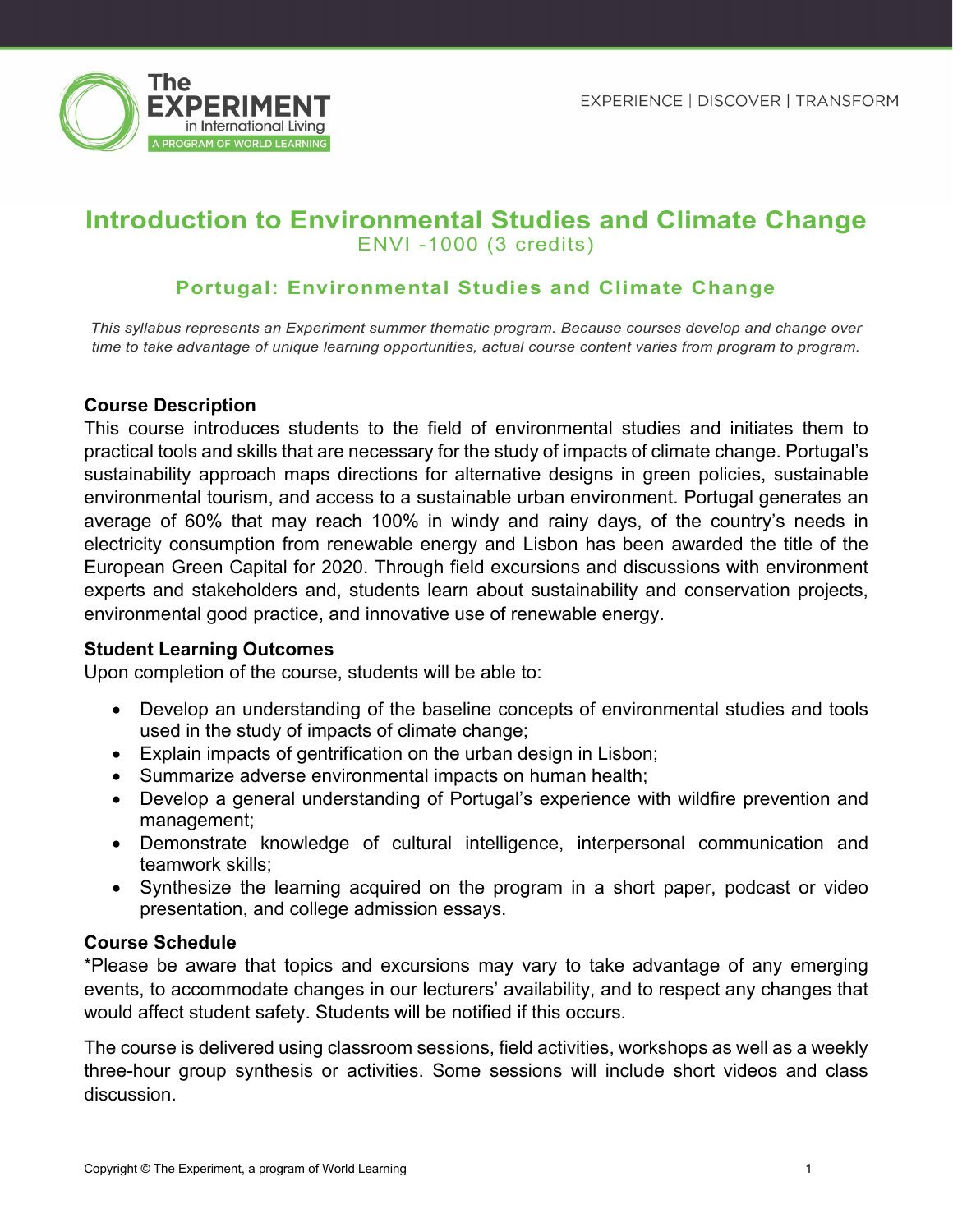### **Module 1: Environment Studies and Climate Change**

This module introduces key issues in the debate about environmental studies and climate change considering the UN sustainable development goals. Students develop a general overview of some of the main fields of interest for environmental studies researchers and professionals including energy and climate change, pollution prevention, and environmental conservation.

Sessions, activities, and class discussions in this module may include:

- Introduction to environmental studies and climate change
- Emerging sustainability models
- Biodiversity and pollution prevention
- Portugal's marine and aquatic systems
- Field visit to e.g., Parque Natural da Ria Formosa in Algarve

### *Required Reading:*

Europe Sustainable Development Report 2020,<https://eu-dashboards.sdgindex.org/>

Raworth, K. (2017). Doughnut economics: seven ways to think like a 21st-century economist. Chelsea Green Publishing.

Sachs, J. (2015). The Age of Sustainable Development, Columbia University Press (selected chapters).

### **Module 2: Gentrification and Environmental Migration**

This module explores the relationship between gentrification and environmental migration. With its long coastline, Portugal is at risk of an increase in sea-level due to climate change. At the same time, aggressive gentrification in metropolitan cities such as Lisbon has led to the displacement of population from many neighborhoods.

Sessions and discussions in this module explore:

- Urban planning and impact on economic development
- Urban environmental conflicts
- Climate change and environmental migration
- Impact of refugees on urban regeneration
- Field visits with neighborhood environmental associations

## *Required Reading:*

Ramos M..C.P., Ramos N., Moreira A.I..R. (2016). Climate Change and Forced Environmental Migration Vulnerability of the Portuguese Coastline. In: Leal Filho W., Azeiteiro U., Alves F. (eds.) *Climate Change and Health: Climate Change Management*. Cham: Springer.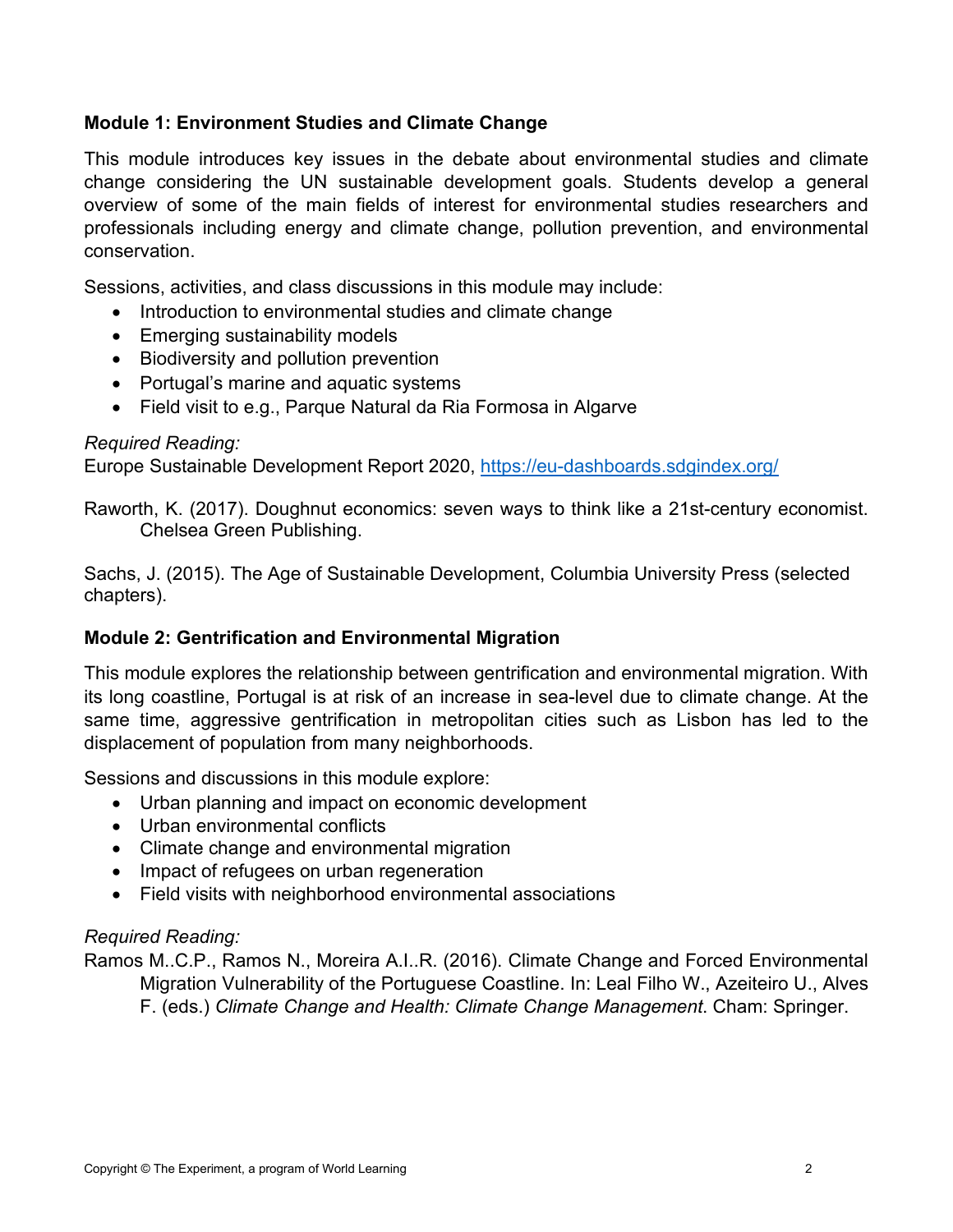## **Module 3: Environmental Sustainability and Health Equity**

This module aims to accomplish two main objectives. First, students learn about the Portuguese innovation initiatives in the field of healthcare. The second aim is to develop a general understanding of impacts of environmental sustainability on health equity.

Sessions, activities, and class discussions in this module explore:

- Innovation in healthcare in Portugal
- Environmental degradation and health disparities
- Healthcare in low-income neighborhoods
- Neighborhood environment and mental health determinants in Lisbon
- Field activity: green exercise in Lisbon

## *Required Reading:*

Abrantes, A. and Simões, J. (2018). Thinking Ahead: Portugal's Health in 2017. *Portuguese Journal of Public Health*. Available: https://www.karger.com/Article/Pdf/488336

### **Module 4: Sustainability and Forest Fire Management**

This module addresses Portugal's experience in managing forest fires. Students meet with wildfire prevention professionals to learn about Portugal's Fire Plan and impacts of climate change on forest fire occurrence. Experts explain how Portugal is pursuing a balanced and sustainable strategy to preempt fire threats and develop forest intervention areas.

Sessions, field visits, and class discussions in this module explore:

- Impacts of climate change on wildfire management
- Portugal's Fire Plan (Plano Nacional de Defesa da Floresta Contra Incêndios)
- Rural Civil Protection and fire management
- Portugal's approach to fire prevention
- Field visit: Serra de Monchique, one of Portugal's most affected areas by extreme wildfires

### *Required reading:*

Beighley, Mark & Hyde, A. C. (2018). Portugal Wildfire Management in a New Era: Assessing Fire Risks, Resources and Reforms. Accessed: [https://www.isa.ulisboa.pt/files/cef/pub/articles/2018-](https://www.isa.ulisboa.pt/files/cef/pub/articles/2018-%2004/2018_Portugal_Wildfire_Management_in_a_New_Era_Engish.pdf) 04/2018 Portugal Wildfire Management in a New Era Engish.pdf

Collins, Ross D. et al. (2013). Forest fire management to avoid unintended consequences: A case study of Portugal using system dynamics. Journal of Environmental Management, 130 (pp. 1-9).

Accessed:<http://www.cienciaviva.pt/img/upload/Forestfiremanagement.pdf>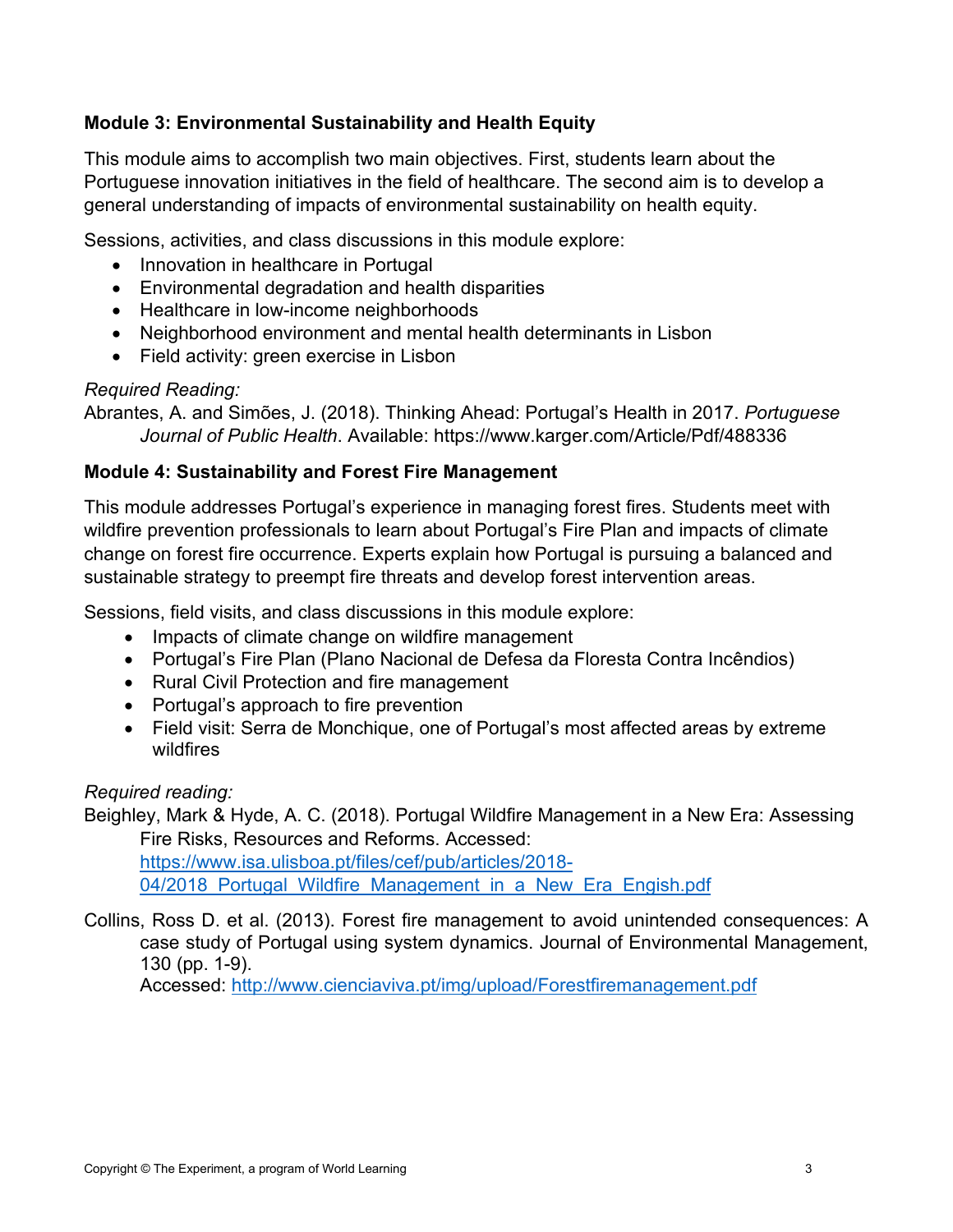## **Assignments and Evaluation**

## Assignment Descriptions and Grading Criteria

### 1) Voluntary Services (25%)

Students are asked to conduct voluntary work together with a Portuguese organization or community and observe how their voluntary work affected the community or the ecosystems. After these experiences, students are asked to write a small reflection paper of 300 words about their activities and learning experiences as volunteers in a Portuguese context.

## 2) Environmental Studies and Climate Change Paper/Video/Podcast (40%)

For this assignment, students conduct a small fieldwork project on an aspect related to sustainability or climate change. Students can do observation or conduct informal interviews/conversations and synthesize the information in a 600-word paper/10-minute video/ 20-minute podcast or other creative project of their choice.

## 3) Weekly Synthesis Sessions (20%)

All Students are required to lead one weekly synthesis session along with a small group. Leading a synthesis session requires that the student prepare a snapshot summary of the week's sessions and activities and prepare questions for discussion.

### 4) Participation (15%)

This includes active involvement in lectures, readings, discussions, and excursions using the following criteria:

- Attendance promptness to class and positive presence in class.
- Active Listening paying attention in class and during field excursions, asking appropriate questions, showing interest and enthusiasm (this includes body language), entertaining contradictory perspectives, taking notes.
- Involvement in Discussions either in small or large groups, sharing knowledge. This means challenging yourself to speak up if you usually don't, and also means allowing others to speak if you are a person who tends to dominate class discussions.
- Group Accountability positive participation in the group during field excursions and classes; not keeping others waiting.
- Displaying Respect culturally appropriate interaction with hosts, program staff, speakers and communities.

### Assessment

Voluntary Services – 25% Environmental Studies and Climate Change Paper/Video/Podcast – 40% Weekly Synthesis Sessions – 20% Participation – 15%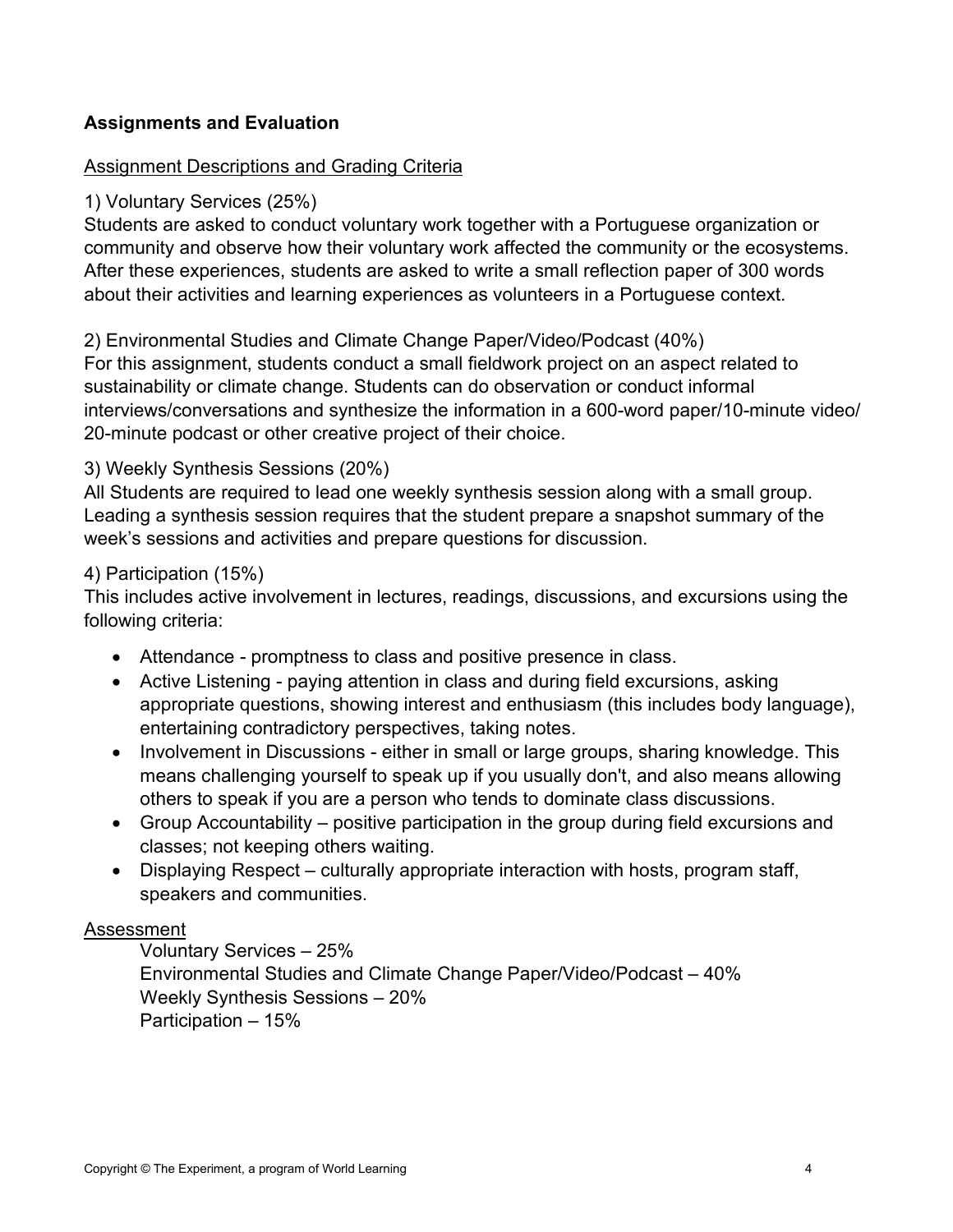### Attendance and Participation

Due to the nature of The Experiment programs, and the importance of student and instructor contributions in each and every class session, attendance at all classes and for all program excursions is required. Criteria for evaluation of student performance include attendance and participation in program activities. Students must fully participate in all program components and courses. Students may not voluntarily opt out of required program activities. Valid reasons for absence – such as illness – must be discussed with the group leader, academic director or other designated staff person.

#### Late Assignments

The Experiment programs integrate traditional classroom lectures and discussion with fieldbased experiences, site visits and debriefs. It is critical that students complete assignments in a timely manner to continue to benefit from the sequences in assignments, reflections and experiences throughout the program.

| <b>Grading Scale</b> |    |
|----------------------|----|
| 94-100%              | A  |
| 90-93%               | А- |
| 87-89%               | B+ |
| 84-86%               | B  |
| 80-83%               | В- |
| 77-79%               | C+ |
| 74-76%               | С  |
| 70-73%               | C- |
| 67-69%               | D+ |
| 64-66%               | D  |
| below 64%            | F  |
|                      |    |

### **Program Expectations**

- Show up prepared. Be on time, have your readings completed and points in mind for discussion or clarification. Complying with these elements raises the level of class discussion for everyone.
- Have assignments completed on schedule, printed, and done accordingly to the specified requirements. This will help ensure that your assignments are returned in a timely manner.
- Ask questions in class. Engage the lecturer. These are often very busy professionals who are doing us an honor by coming to speak.
- Comply with academic integrity policies (no plagiarism or cheating, nothing unethical).
- Respect differences of opinion (classmates', lecturers, local constituents engaged with on the visits). You are not expected to agree with everything you hear, but you are expected to listen across difference and consider other perspectives with respect.
- Storing Your Work:  Keep several copies of your work as back up and keep one copy accessible to you through an online forum, such as an attachment in your email, the course learning management system, or cloud-based storage. This way your work will